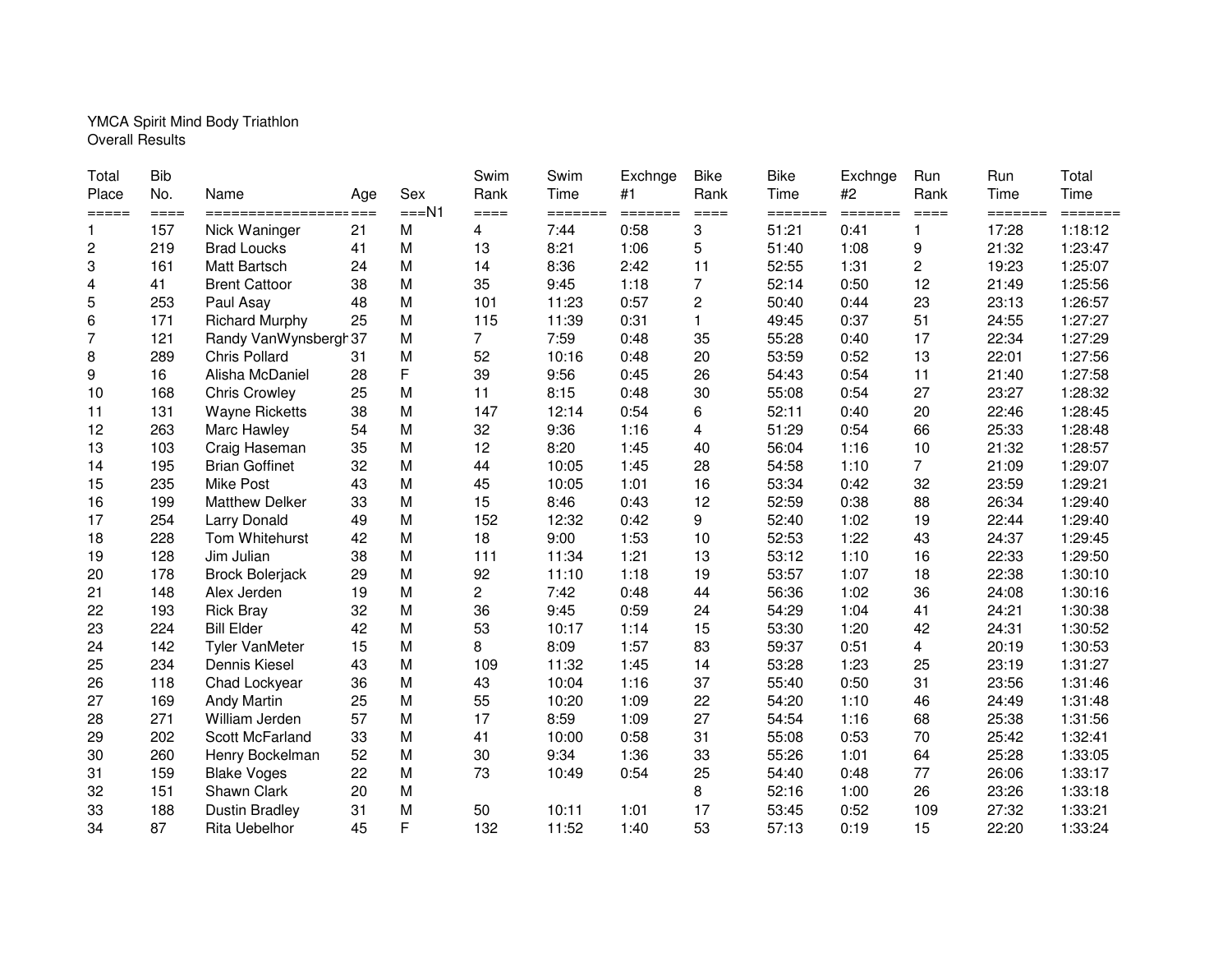| 35 | 71  | Laura Beth Finch        | 38 | F | 24  | 9:16  | 0:51 | 78    | 59:03   | 0:55 | 28  | 23:32 | 1:33:37 |
|----|-----|-------------------------|----|---|-----|-------|------|-------|---------|------|-----|-------|---------|
| 36 | 153 | Jason Peckinpaugh       | 22 | M | 9   | 8:09  | 0:28 | 55    | 57:20   | 1:05 | 91  | 26:39 | 1:33:41 |
| 37 | 237 | <b>Andrew Tharp</b>     | 44 | М | 6   | 7:57  | 1:35 | 32    | 55:11   | 1:27 | 126 | 28:07 | 1:34:17 |
| 38 | 227 | <b>Marshall Howell</b>  | 42 | M | 28  | 9:33  | 2:01 | 43    | 56:30   | 1:02 | 60  | 25:17 | 1:34:23 |
| 39 | 170 | Nathan Mominee          | 25 | M | 61  | 10:38 | 0:37 | 36    | 55:34   | 1:12 | 86  | 26:32 | 1:34:33 |
| 40 | 162 | Kyle Dodd               | 24 | M | 29  | 9:33  | 1:37 | 47    | 56:54   | 1:03 | 63  | 25:26 | 1:34:33 |
| 41 | 216 | Lohn Weber              | 40 | M | 67  | 10:46 | 1:31 | 45    | 56:36   | 0:43 | 54  | 25:03 | 1:34:39 |
| 42 | 233 | Mason Flake             | 43 | M | 88  | 11:07 | 1:32 | 34    | 55:27   | 1:40 | 55  | 25:03 | 1:34:49 |
| 43 | 154 | Nick Tucker             | 20 | M | 123 | 11:46 | 1:18 | 82    | 59:35   | 1:01 | 8   | 21:14 | 1:34:54 |
| 44 | 146 | Cale O'Bryan            | 18 | M | 49  | 10:09 |      |       |         | 0:16 | 21  | 22:49 | 1:35:15 |
| 45 | 181 | <b>Brian Eddy</b>       | 30 | M | 149 | 12:23 | 1:15 | 65    | 57:52   | 0:50 | 22  | 23:07 | 1:35:27 |
| 46 | 293 | Tom King                | 47 | M | 90  | 11:08 | 1:11 | 62    | 57:38   | 0:38 | 52  | 24:58 | 1:35:33 |
| 47 | 125 | Peter Hagen             | 38 | M | 16  | 8:48  | 1:19 | 86    | 59:45   | 0:55 | 47  | 24:49 | 1:35:36 |
| 48 | 72  | <b>Catherine Goetz</b>  | 38 | F | 85  | 11:03 | 1:41 | 46    | 56:45   | 1:03 | 56  | 25:07 | 1:35:39 |
| 49 | 286 | John Voorhees           | 47 | M | 1   | 7:39  | 1:52 | 84    | 59:44   | 0:36 | 72  | 25:51 | 1:35:42 |
| 50 | 190 | Chad Leatherwood        | 31 | M | 188 | 13:28 | 1:08 | 39    | 55:59   | 1:01 | 35  | 24:07 | 1:35:43 |
| 51 | 276 | Mount Davis             | 62 | M | 129 | 11:51 | 1:09 | 18    | 53:52   | 0:56 | 121 | 28:04 | 1:35:52 |
| 52 | 287 | Eric Meyerholtz         | 30 | M | 124 | 11:47 | 1:30 | 64    | 57:48   | 0:30 | 39  | 24:19 | 1:35:54 |
| 53 | 251 | <b>Brian Williams</b>   | 47 | M | 166 | 12:45 | 1:15 | 21    | 54:14   | 1:03 | 93  | 26:43 | 1:36:00 |
| 54 | 152 | <b>Brett Mominee</b>    | 20 | M | 165 | 12:42 | 0:58 | 23    | 54:28   | 1:06 | 95  | 26:47 | 1:36:01 |
| 55 | 189 | Danny Clark             | 31 | M | 38  | 9:52  | 1:01 | 61    | 57:32   | 1:06 | 89  | 26:37 | 1:36:08 |
| 56 | 211 | <b>Mark Bunting</b>     | 34 | M | 46  | 10:05 | 1:12 | 52    | 57:12   | 1:14 | 79  | 26:25 | 1:36:08 |
| 57 | 212 | <b>Brad Smith</b>       | 34 | M | 104 | 11:25 | 2:53 | 95    | 1:00:45 | 0:48 | 5   | 20:41 | 1:36:32 |
| 58 | 88  | Colette Loehrlein       | 46 | F | 146 | 12:13 | 0:42 | 72    | 58:35   | 0:36 | 44  | 24:42 | 1:36:48 |
| 59 | 116 | <b>Brad Elpers</b>      | 36 | M | 95  | 11:16 | 1:44 | $111$ | 1:02:22 | 0:53 | 6   | 20:49 | 1:37:04 |
| 60 | 243 | Mark Hill               | 45 | M | 96  | 11:19 | 2:40 | 69    | 58:23   | 0:34 | 37  | 24:13 | 1:37:09 |
| 61 | 135 | Tim Leachman            | 39 | M | 105 | 11:25 | 1:31 |       |         |      | 129 | 28:11 | 1:37:19 |
| 62 | 147 | Brian Bodnarchuk        | 19 | M | 127 | 11:49 |      |       |         | 1:41 | 33  | 24:01 | 1:37:41 |
| 63 | 267 | <b>Terry Potts</b>      | 55 | M | 184 | 13:18 | 1:56 | 41    | 56:08   | 0:48 | 65  | 25:32 | 1:37:42 |
| 64 | 111 | Matt Ambrose            | 36 | M | 82  | 11:00 | 1:54 | 50    | 57:05   | 0:34 | 108 | 27:28 | 1:38:01 |
| 65 | 109 | Matt Warren             | 35 | M | 119 | 11:44 | 1:21 | 42    | 56:13   | 1:11 | 111 | 27:36 | 1:38:05 |
| 66 | 126 | Jason Huffman           | 38 | M | 189 | 13:28 | 2:01 | 87    | 59:55   | 0:46 | 14  | 22:16 | 1:38:26 |
| 67 | 143 | Andy Duggan             | 17 | M | 33  | 9:42  | 2:26 | 154   | 1:05:37 | 0:53 | 3   | 19:53 | 1:38:31 |
| 68 | 114 | Mount Davis             | 36 | M | 77  | 10:54 | 1:34 | 49    | 57:02   | 1:03 | 130 | 28:12 | 1:38:45 |
| 69 | 290 | <b>Charles Rubright</b> | 35 | M | 125 | 11:47 | 1:29 | 38    | 55:50   | 1:18 | 137 | 28:22 | 1:38:46 |
| 70 | 184 | Kevin ODonohue          | 30 | M | 138 | 12:02 | 2:14 | 57    | 57:23   | 0:56 | 84  | 26:29 | 1:39:04 |
| 71 | 39  | <b>Liesl Fraley</b>     | 34 | F | 70  | 10:47 | 1:00 | 118   | 1:02:44 | 0:46 | 30  | 23:48 | 1:39:05 |
| 72 | 213 | <b>Daniel Walters</b>   | 34 | M | 86  | 11:03 | 2:15 | 74    | 58:45   | 0:34 | 87  | 26:33 | 1:39:10 |
| 73 | 13  | Wendi Conwell           | 28 | F | 100 | 11:21 | 1:18 | 88    | 59:59   | 0:46 | 73  | 25:51 | 1:39:15 |
| 74 | 138 | Robert Stenftenagel     | 39 | M | 167 | 12:47 | 2:09 | 29    | 55:02   | 2:24 | 100 | 26:58 | 1:39:20 |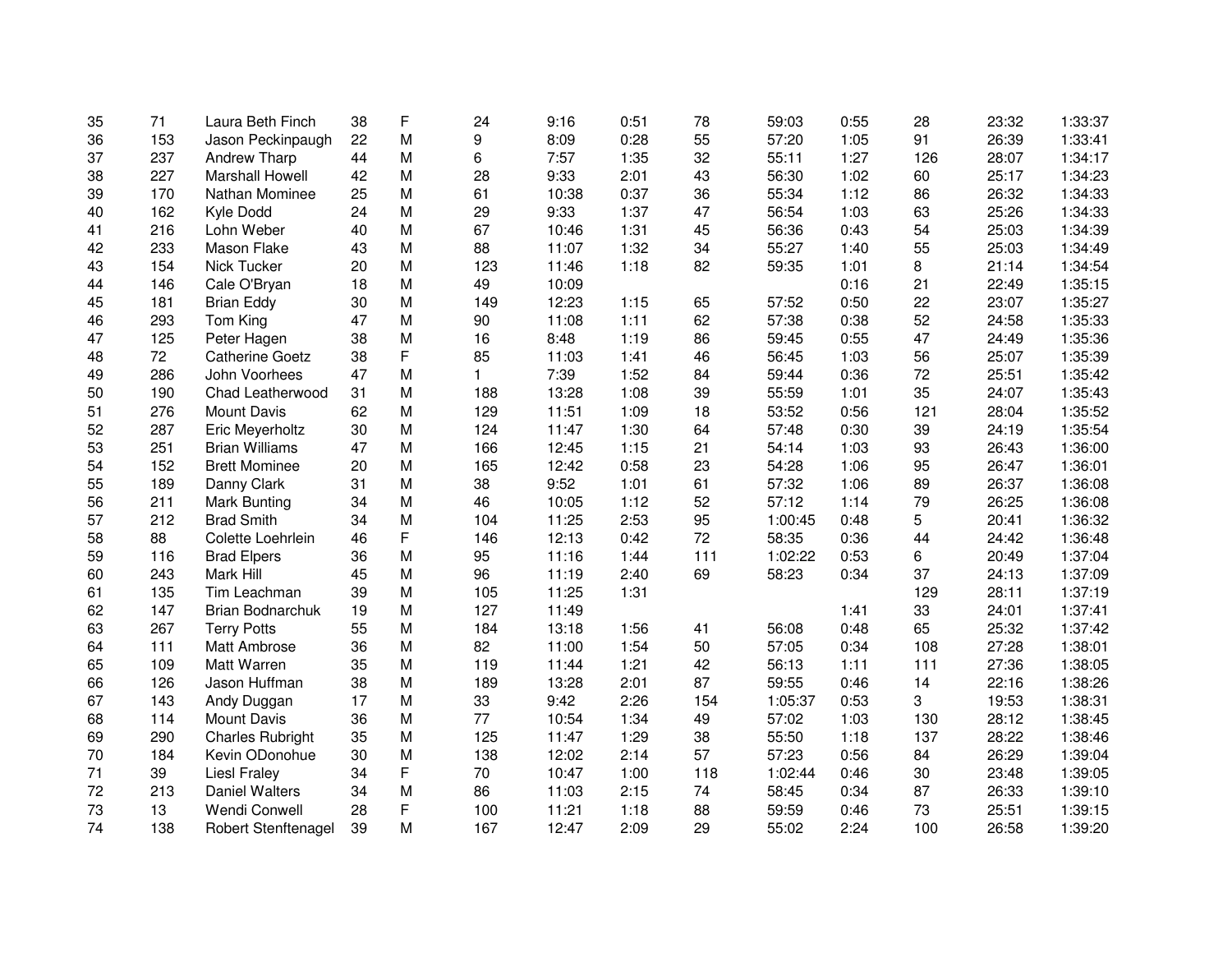| 75  | 196 | <b>Christopher Mueller</b> | 32 | M | 78  | 10:54 | 2:16 | 71  | 58:25   | 1:18 | 81  | 26:27 | 1:39:20 |
|-----|-----|----------------------------|----|---|-----|-------|------|-----|---------|------|-----|-------|---------|
| 76  | 209 | Sean Freimiller            | 34 | M | 87  | 11:05 | 1:52 | 77  | 59:01   | 0:57 | 99  | 26:56 | 1:39:51 |
| 77  | 140 | Eric Peckinpaugh           | 15 | M | 91  | 11:08 | 0:47 | 115 | 1:02:37 | 1:12 | 38  | 24:17 | 1:40:01 |
| 78  | 201 | Michael Herron             | 33 | M | 175 | 12:56 | 2:11 | 79  | 59:07   | 1:01 | 50  | 24:53 | 1:40:08 |
| 79  | 194 | John Garrard               | 32 | M | 110 | 11:33 | 1:45 | 76  | 58:58   | 1:07 | 94  | 26:45 | 1:40:08 |
| 80  | 68  | Erinn Jankowski            | 27 | F | 5   | 7:44  | 1:24 | 121 | 1:03:05 | 0:32 | 113 | 27:41 | 1:40:26 |
| 81  | 255 | Gary Ervin                 | 49 | M | 112 | 11:37 | 0:40 | 75  | 58:46   | 0:40 | 143 | 28:43 | 1:40:26 |
| 82  | 133 | Tom Housand                | 39 | M | 56  | 10:25 | 1:04 | 63  | 57:39   | 0:57 | 168 | 30:26 | 1:40:31 |
| 83  | 252 | Mark Achenbach             | 48 | M | 198 | 13:45 | 2:17 | 67  | 58:07   | 1:28 | 53  | 25:00 | 1:40:37 |
| 84  | 249 | <b>Patrick Montgomery</b>  | 47 | M | 208 | 14:21 | 3:02 | 80  | 59:10   | 0:32 | 29  | 23:38 | 1:40:43 |
| 85  | 139 | <b>Connor Bradley</b>      | 15 | M | 3   | 7:43  | 0:44 | 161 | 1:06:28 | 0:20 | 67  | 25:35 | 1:40:50 |
| 86  | 232 | Dan Eby                    | 43 | M | 102 | 11:23 | 2:52 | 66  | 57:57   | 1:16 | 116 | 27:53 | 1:41:21 |
| 87  | 259 | Ray Parker                 | 51 | M | 172 | 12:51 | 1:13 | 90  | 1:00:04 | 1:36 | 69  | 25:38 | 1:41:22 |
| 88  | 124 | <b>Gary Gurtcheff</b>      | 38 | M | 133 | 11:54 | 2:12 | 56  | 57:22   | 1:42 | 135 | 28:18 | 1:41:28 |
| 89  | 173 | John Back                  | 26 | M | 153 | 12:32 | 1:53 | 109 | 1:02:14 | 0:24 | 48  | 24:49 | 1:41:52 |
| 90  | 176 | <b>Richard Hubbs</b>       | 27 | M | 108 | 11:29 | 1:44 | 85  | 59:44   | 1:57 | 103 | 27:15 | 1:42:09 |
| 91  | 261 | Tom Danehy                 | 52 | M | 19  | 9:00  | 2:59 | 125 | 1:03:38 | 1:33 | 57  | 25:09 | 1:42:19 |
| 92  | 197 | Joe Schlosser              | 32 | M | 54  | 10:17 | 2:26 | 100 | 1:01:26 | 1:24 | 97  | 26:51 | 1:42:24 |
| 93  | 156 | <b>Kent Gross</b>          | 21 | M | 174 | 12:55 | 1:54 | 48  | 56:54   | 0:44 | 164 | 30:11 | 1:42:38 |
| 94  | 130 | Rick Kocken                | 38 | M | 79  | 10:56 | 1:11 | 131 | 1:03:59 | 1:32 | 59  | 25:13 | 1:42:51 |
| 95  | 279 | R. Derick Wiggins          | 34 | M | 57  | 10:25 | 1:33 | 54  | 57:15   | 1:44 | 192 | 32:00 | 1:42:57 |
| 96  | 3   | Audrey Gehlhausen          | 22 | F | 191 | 13:33 | 1:53 | 126 | 1:03:39 | 0:37 | 24  | 23:16 | 1:42:58 |
| 97  | 191 | Dennis Nobles              | 31 | M | 51  | 10:13 | 1:49 | 116 | 1:02:40 | 1:00 | 106 | 27:26 | 1:43:08 |
| 98  | 4   | Rebekah Rogers             | 22 | F | 68  | 10:46 | 2:17 | 119 | 1:02:44 | 0:29 | 98  | 26:53 | 1:43:09 |
| 99  | 179 | Joshua Pack                | 29 | M | 75  | 10:53 | 1:41 | 108 | 1:02:10 | 0:24 | 118 | 28:01 | 1:43:09 |
| 100 | 285 | <b>Scott Russell</b>       | 23 | M | 139 | 12:03 | 3:47 | 73  | 58:42   | 0:50 | 115 | 27:49 | 1:43:11 |
| 101 | 26  | Pamela Jimison             | 30 | F | 22  | 9:15  | 1:38 | 144 | 1:05:03 | 1:25 | 75  | 25:56 | 1:43:17 |
| 102 | 104 | Kevin Jasper               | 35 | M | 113 | 11:37 | 0:40 | 51  | 57:05   | 0:40 | 211 | 33:20 | 1:43:22 |
| 103 | 214 | <b>Chuck Frederick</b>     | 40 | M | 230 | 15:37 | 2:25 | 60  | 57:31   | 0:42 | 102 | 27:11 | 1:43:26 |
| 104 | 236 | Joe Shrode                 | 44 | M | 76  | 10:53 | 1:43 | 112 | 1:02:31 | 1:56 | 90  | 26:38 | 1:43:41 |
| 105 | 102 | <b>Chad Giesler</b>        | 35 | M | 106 | 11:27 | 2:12 | 114 | 1:02:36 | 1:11 | 78  | 26:20 | 1:43:46 |
| 106 | 247 | <b>Steven Titzer</b>       | 46 | M | 195 | 13:41 | 2:40 | 91  | 1:00:14 | 2:06 | 71  | 25:47 | 1:44:28 |
| 107 | 246 | Andrew Robards             | 46 | M | 59  | 10:28 | 2:02 | 97  | 1:01:03 | 1:54 | 146 | 29:04 | 1:44:31 |
| 108 | 145 | Joel Melby                 | 18 | M | 122 | 11:45 | 1:04 | 148 | 1:05:27 | 0:24 | 74  | 25:54 | 1:44:34 |
| 109 | 238 | Kirk Waiz                  | 44 | M | 154 | 12:32 | 3:02 | 133 | 1:04:03 | 0:38 | 40  | 24:20 | 1:44:35 |
| 110 | 207 | G. Jude Wolf               | 33 | M | 64  | 10:42 | 2:47 | 103 | 1:01:33 | 1:54 | 119 | 28:02 | 1:44:58 |
| 111 | 95  | Dava Schwentker            | 45 | F | 186 | 13:27 | 1:42 | 89  | 59:59   | 1:26 | 138 | 28:25 | 1:44:59 |
| 112 | 262 | Fred Heseman               | 53 | M | 194 | 13:40 | 2:05 | 127 | 1:03:44 | 0:49 | 45  | 24:43 | 1:45:01 |
| 113 | 115 | David Dimmett              | 36 | M | 170 | 12:50 | 2:02 | 98  | 1:01:09 | 1:04 | 127 | 28:09 | 1:45:14 |
| 114 | 37  | Paula Walters-Rorer        | 33 | F | 31  | 9:35  | 1:32 | 147 | 1:05:25 | 1:11 | 110 | 27:33 | 1:45:16 |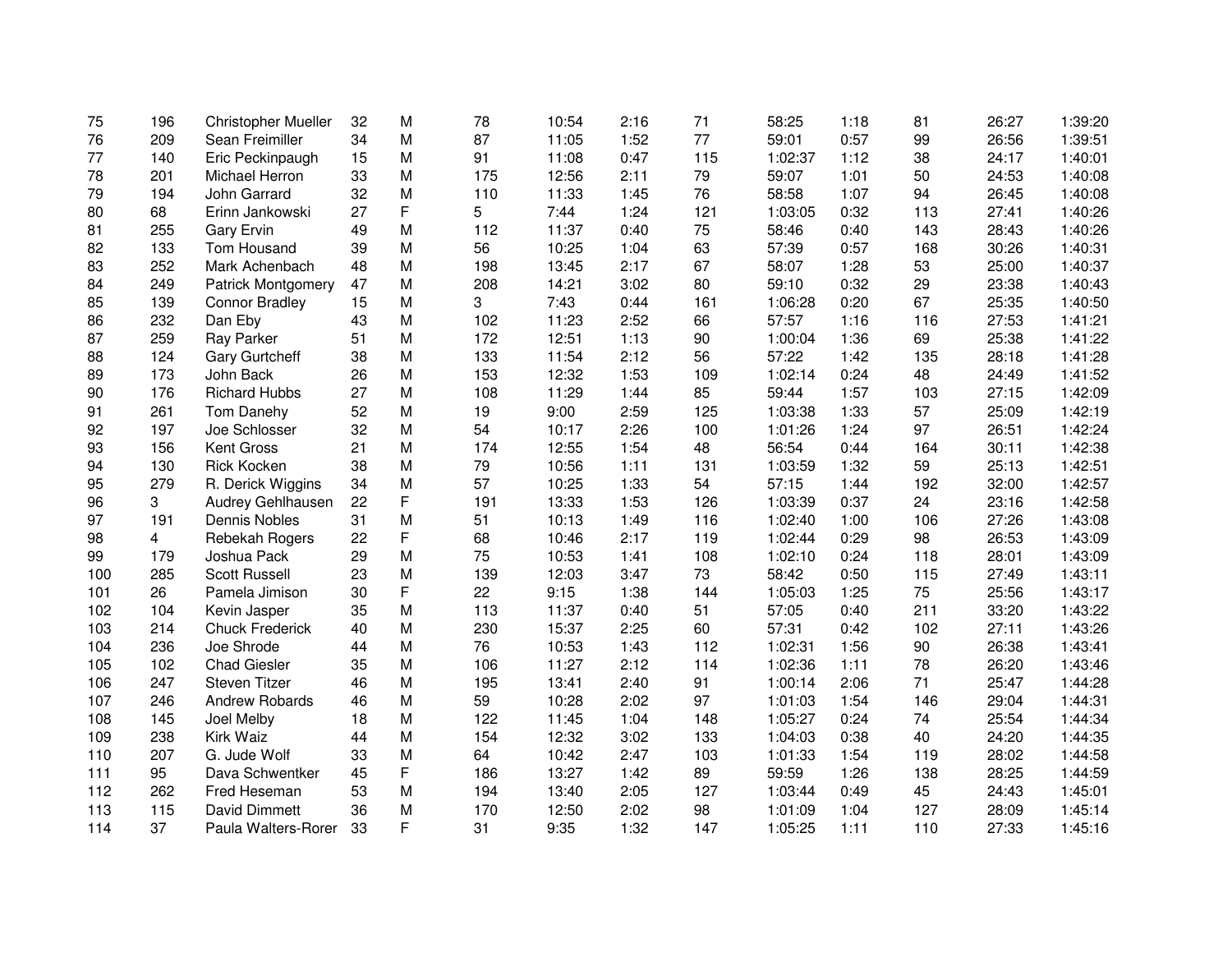| 115 | 96                    | Stephanie Witwer      | 32 | F | 143 | 12:07 | 1:38 | 136 | 1:04:22 | 1:11 | 76  | 25:58 | 1:45:16 |
|-----|-----------------------|-----------------------|----|---|-----|-------|------|-----|---------|------|-----|-------|---------|
| 116 | 288                   | <b>Mike Tresslar</b>  | 44 | M | 116 | 11:40 | 2:39 | 140 | 1:04:34 | 1:33 | 49  | 24:50 | 1:45:16 |
| 117 | 239                   | <b>Greg Wilhite</b>   | 44 | M | 187 | 13:27 | 1:29 | 101 | 1:01:27 | 0:49 | 123 | 28:05 | 1:45:17 |
| 118 | 60                    | Shannon Davis         | 36 | F | 89  | 11:07 | 1:01 | 165 | 1:07:10 | 0:51 | 61  | 25:17 | 1:45:26 |
| 119 | 258                   | <b>William Seits</b>  | 49 | M | 238 | 16:00 | 2:12 | 68  | 58:14   | 2:30 | 85  | 26:31 | 1:45:27 |
| 120 | 292                   | <b>Merritt Freier</b> | 49 | M | 71  | 10:47 | 2:45 | 94  | 1:00:34 | 1:27 | 161 | 29:56 | 1:45:29 |
| 121 | 163                   | Jason Fuchs           | 24 | M | 173 | 12:53 | 1:59 | 159 | 1:06:03 | 0:53 | 34  | 24:03 | 1:45:51 |
| 122 | 14                    | Liz Gregg             | 28 | F | 97  | 11:19 | 1:51 | 107 | 1:02:06 | 2:00 | 144 | 28:43 | 1:45:59 |
| 123 | 117                   | Jim Francis           | 36 | M | 169 | 12:49 | 1:48 | 134 | 1:04:08 | 0:21 | 101 | 27:05 | 1:46:11 |
| 124 | 215                   | Jack Spencer          | 40 | M | 241 | 16:12 | 1:09 | 59  | 57:30   | 1:34 | 157 | 29:47 | 1:46:12 |
| 125 | 144                   | Jordan Jones          | 17 | M | 81  | 10:59 | 1:54 | 122 | 1:03:07 | 1:11 | 148 | 29:08 | 1:46:19 |
| 126 | 272                   | Kevin O'Connell       | 57 | M |     |       |      | 92  | 1:00:24 | 1:06 | 184 | 31:17 | 1:46:53 |
| 127 | 107                   | Doug Roberts          | 35 | M | 244 | 16:21 | 1:51 | 105 | 1:01:45 | 2:03 | 58  | 25:10 | 1:47:10 |
| 128 | 200                   | <b>Brian Favreau</b>  | 33 | M | 227 | 15:28 | 1:53 | 58  | 57:29   | 1:13 | 180 | 31:10 | 1:47:13 |
| 129 | 129                   | Kyle Kiesel           | 38 | M | 148 | 12:21 | 2:37 | 96  | 1:01:01 | 0:46 | 182 | 31:12 | 1:47:57 |
| 130 | 177                   | <b>Wesley Laake</b>   | 27 | M | 150 | 12:25 | 2:34 | 81  | 59:30   | 1:29 | 193 | 32:00 | 1:47:58 |
| 131 | 203                   | Kim McWilliams, Jr.   | 33 | M | 159 | 12:38 | 2:38 | 135 | 1:04:15 | 0:35 | 117 | 27:58 | 1:48:04 |
| 132 | 110                   | Jason White           | 35 | M | 27  | 9:30  | 2:35 | 176 | 1:08:18 | 1:18 | 92  | 26:40 | 1:48:21 |
| 133 | 141                   | Drew Stroshine        | 15 | M | 10  | 8:10  | 1:46 | 195 | 1:09:51 | 1:21 | 104 | 27:19 | 1:48:27 |
| 134 | 90                    | Diana Holland         | 48 | F | 60  | 10:30 | 0:45 | 138 | 1:04:29 | 1:08 | 190 | 31:56 | 1:48:48 |
| 135 | $\mathbf{2}^{\prime}$ | Sarah Head            | 21 | F | 163 | 12:41 | 1:41 | 99  | 1:01:23 | 1:01 | 196 | 32:13 | 1:48:59 |
| 136 | 136                   | Robert Lyons          | 39 | M | 216 | 14:51 | 2:27 | 93  | 1:00:30 | 1:51 | 152 | 29:23 | 1:49:02 |
| 137 | 8                     | <b>Tricia Easley</b>  | 24 | F | 136 | 12:00 | 1:11 | 185 | 1:09:05 | 0:50 | 82  | 26:28 | 1:49:34 |
| 138 | 69                    | Mary Jo Yates         | 37 | F | 137 | 12:01 | 1:35 | 166 | 1:07:20 | 0:47 | 120 | 28:03 | 1:49:46 |
| 139 | 282                   | Michael Wagoner       | 52 | M | 157 | 12:35 | 4:47 | 124 | 1:03:26 | 2:35 | 83  | 26:28 | 1:49:51 |
| 140 | 127                   | Alan Humphries        | 38 | M | 141 | 12:06 | 2:45 | 142 | 1:04:55 | 1:44 | 145 | 28:46 | 1:50:16 |
| 141 | 106                   | <b>Thomas Record</b>  | 35 | M | 158 | 12:36 | 2:27 | 162 | 1:06:33 | 0:43 | 133 | 28:15 | 1:50:34 |
| 142 | 245                   | Chris Jones           | 46 | M | 235 | 15:54 | 1:46 | 160 | 1:06:10 | 0:23 | 80  | 26:25 | 1:50:38 |
| 143 | 84                    | <b>Elaine Tietz</b>   | 41 | F | 228 | 15:28 | 2:16 | 128 | 1:03:44 | 0:55 | 136 | 28:18 | 1:50:41 |
| 144 | 9                     | Noelle Mominee        | 25 | F | 107 | 11:28 | 1:31 | 156 | 1:05:43 | 0:57 | 181 | 31:10 | 1:50:49 |
| 145 | 112                   | Stephen Brown         | 36 | M | 151 | 12:27 | 2:12 | 113 | 1:02:32 | 0:53 | 206 | 32:59 | 1:51:03 |
| 146 | 11                    | Allissa Keoughan      | 26 | F | 58  | 10:26 | 1:00 | 172 | 1:07:56 | 0:25 | 185 | 31:18 | 1:51:05 |
| 147 | 93                    | Julie Fuhs            | 56 | F | 63  | 10:40 | 2:17 | 143 | 1:05:01 | 1:27 | 188 | 31:46 | 1:51:11 |
| 148 | 186                   | Adam Zerda            | 30 | M | 134 | 11:55 | 2:32 | 150 | 1:05:30 | 0:46 | 170 | 30:29 | 1:51:12 |
| 149 | 10                    | Jessica Farmer        | 26 | F | 98  | 11:19 | 1:23 | 171 | 1:07:54 | 0:36 | 163 | 30:02 | 1:51:14 |
| 150 | 105                   | Alan Mueller          | 35 | M | 83  | 11:00 | 2:23 | 129 | 1:03:49 | 1:19 | 204 | 32:45 | 1:51:16 |
| 151 | 158                   | <b>Brian Eaton</b>    | 22 | M | 21  | 9:05  | 1:40 | 184 | 1:08:59 | 0:44 | 176 | 30:58 | 1:51:26 |
| 152 | 175                   | Zach Snyder           | 26 | M | 37  | 9:47  | 2:20 | 130 | 1:03:56 | 0:27 | 220 | 35:05 | 1:51:35 |
| 153 | 242                   | Mark Hamilton         | 45 | M | 224 | 15:17 | 2:40 | 106 | 1:01:56 | 1:23 | 167 | 30:23 | 1:51:39 |
| 154 | 198                   | Daniel Brown          | 33 | M | 183 | 13:16 | 3:46 | 146 | 1:05:17 | 1:43 | 112 | 27:40 | 1:51:42 |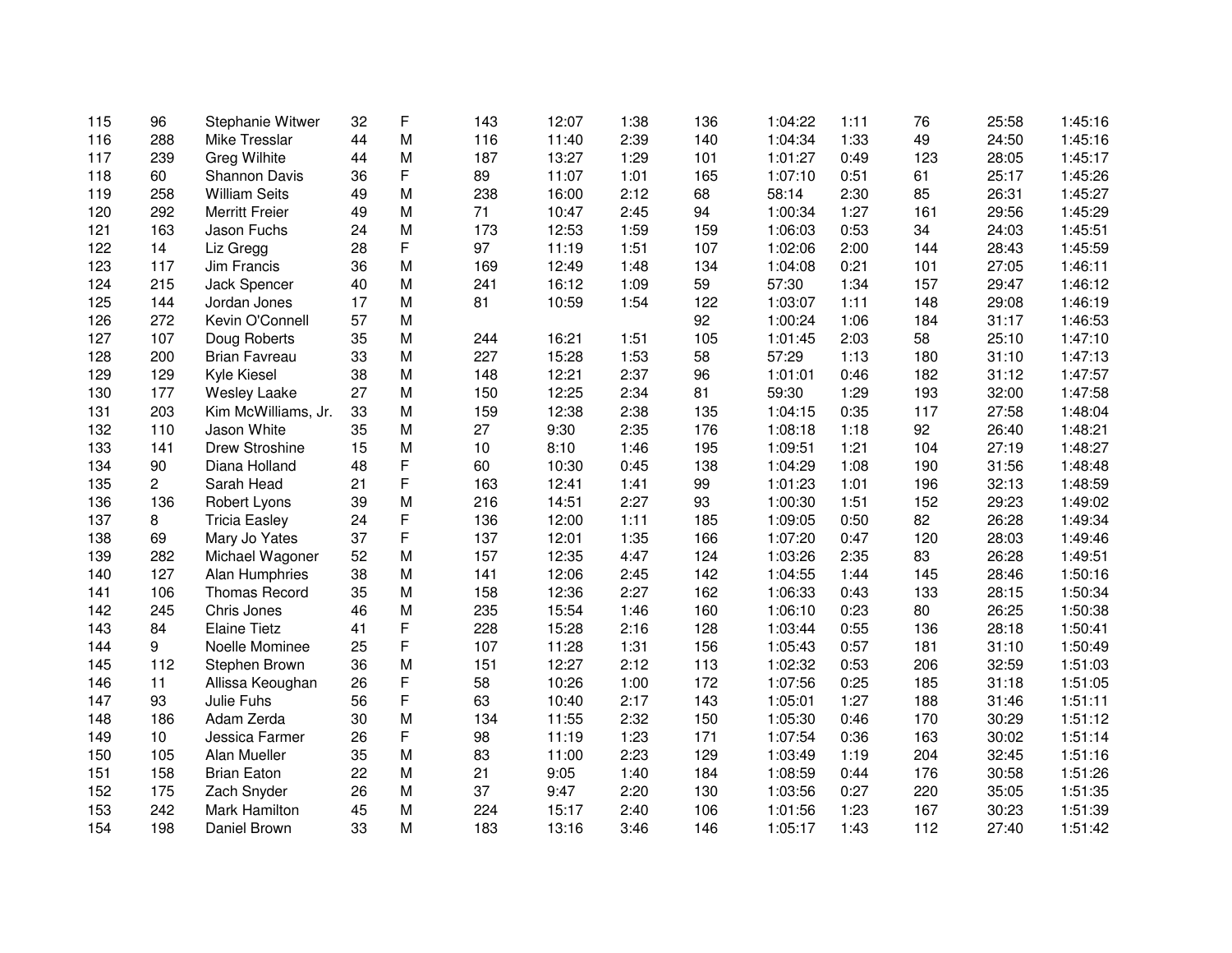| 155 | 205 | <b>JD Stock</b>          | 33 | M | 201 | 13:49 | 1:24 | 210 | 1:11:22 | 0:05 | 62  | 25:17 | 1:51:57 |
|-----|-----|--------------------------|----|---|-----|-------|------|-----|---------|------|-----|-------|---------|
| 156 | 36  | Pamela Cox               | 33 | F | 144 | 12:07 | 2:02 | 139 | 1:04:32 | 1:19 | 195 | 32:03 | 1:52:03 |
| 157 | 210 | Michael Kemp             | 34 | M | 193 | 13:38 | 2:08 | 132 | 1:04:02 | 1:09 | 183 | 31:12 | 1:52:09 |
| 158 | 256 | Jon Golding              | 49 | M | 84  | 11:01 | 3:07 | 208 | 1:11:05 | 0:08 | 105 | 27:20 | 1:52:41 |
| 159 | 164 | Jimmy Funkhouser         | 24 | M | 80  | 10:58 | 3:10 | 190 | 1:09:34 | 0:32 | 140 | 28:38 | 1:52:52 |
| 160 | 206 | Joe Wilkerson            | 33 | M | 65  | 10:42 | 2:05 | 145 | 1:05:03 | 1:02 | 216 | 34:13 | 1:53:05 |
| 161 | 222 | Kevin Schuetz            | 41 | M | 203 | 13:55 | 2:34 | 151 | 1:05:32 | 1:18 | 159 | 29:53 | 1:53:12 |
| 162 | 52  | Lisa Ceddia              | 35 | F | 25  | 9:22  | 1:35 | 227 | 1:14:35 | 0:20 | 107 | 27:26 | 1:53:18 |
| 163 | 62  | Elizabeth Head           | 36 | F | 171 | 12:50 | 1:07 | 102 | 1:01:30 | 2:00 | 228 | 35:51 | 1:53:18 |
| 164 | 241 | <b>Scott Culliver</b>    | 45 | M | 94  | 11:13 | 2:42 | 104 | 1:01:35 | 0:46 | 235 | 37:11 | 1:53:27 |
| 165 | 86  | Suzanne Stetter          | 44 | F | 177 | 13:10 | 2:02 | 153 | 1:05:35 | 0:44 | 191 | 31:58 | 1:53:29 |
| 166 | 85  | Kendra Mason             | 43 | F | 234 | 15:52 | 2:29 | 149 | 1:05:27 | 0:54 | 147 | 29:04 | 1:53:46 |
| 167 | 57  | Jill Kuepker             | 35 | F | 142 | 12:06 | 1:34 | 169 | 1:07:45 | 1:24 | 179 | 31:05 | 1:53:54 |
| 168 | 77  | Katie Witsoe             | 38 | F | 229 | 15:29 | 2:24 | 178 | 1:08:23 | 0:56 | 96  | 26:48 | 1:54:00 |
| 169 | 6   | Adrienne Golubski        | 23 | F | 118 | 11:43 | 2:21 | 194 | 1:09:49 | 0:42 | 154 | 29:32 | 1:54:07 |
| 170 | 25  | Margaret Hungate         | 30 | F | 103 | 11:24 | 2:32 | 199 | 1:10:05 | 0:52 | 150 | 29:14 | 1:54:07 |
| 171 | 250 | <b>Richard Seibert</b>   | 47 | M | 258 | 20:47 | 2:11 | 120 | 1:02:55 | 0:35 | 122 | 28:04 | 1:54:32 |
| 172 | 76  | Jill Templin             | 38 | F | 243 | 16:20 | 2:06 | 164 | 1:06:45 | 0:59 | 139 | 28:32 | 1:54:42 |
| 173 | 275 | Lyn Bayer                | 60 | M | 161 | 12:40 | 3:13 | 180 | 1:08:32 | 1:17 | 151 | 29:19 | 1:55:01 |
| 174 | 264 | <b>Steven Powell</b>     | 54 | M | 190 | 13:32 | 1:37 | 168 | 1:07:43 | 1:42 | 171 | 30:43 | 1:55:17 |
| 175 | 183 | Jim Lynch                | 30 | M | 130 | 11:51 | 2:53 | 186 | 1:09:13 | 1:03 | 166 | 30:20 | 1:55:20 |
| 176 | 33  | Andrea O'Dell            | 32 | F | 69  | 10:46 | 5:08 | 141 | 1:04:47 | 1:16 | 212 | 33:25 | 1:55:22 |
| 177 | 226 | John Goulet              | 42 | M | 214 | 14:42 | 2:28 | 110 | 1:02:19 |      |     |       | 1:55:31 |
| 178 | 61  | Mollie Francis           | 36 | F | 217 | 14:53 | 2:27 | 182 | 1:08:51 | 0:56 | 141 | 28:38 | 1:55:45 |
| 179 | 208 | Erik Elsea               | 34 | M | 179 | 13:12 | 2:36 | 137 | 1:04:26 | 2:24 | 208 | 33:09 | 1:55:47 |
| 180 | 97  | Jennifer Niemann         | 36 | F | 99  | 11:20 | 3:39 | 177 | 1:08:22 | 1:44 | 177 | 30:58 | 1:56:03 |
| 181 | 160 | Drew Kinman              | 23 | M | 207 | 14:16 | 3:19 | 187 | 1:09:16 | 0:55 | 134 | 28:17 | 1:56:03 |
| 182 | 28  | <b>Shelley Gast</b>      | 31 | F | 66  | 10:45 | 1:26 | 174 | 1:07:59 | 1:04 | 219 | 34:53 | 1:56:07 |
| 183 | 56  | Kelly Kittle             | 35 | F | 199 | 13:47 | 2:26 | 207 | 1:11:04 | 0:39 | 132 | 28:14 | 1:56:10 |
| 184 | 166 | Brandon Riecken          | 24 | M | 34  | 9:42  | 2:07 | 209 | 1:11:10 | 0:48 | 199 | 32:27 | 1:56:14 |
| 185 | 27  | <b>Tricia Baird</b>      | 31 | F | 220 | 15:07 | 0:46 | 193 | 1:09:48 | 1:30 | 149 | 29:10 | 1:56:21 |
| 186 | 80  | <b>Bridget Roberts</b>   | 40 | F | 233 | 15:49 | 1:28 | 181 | 1:08:47 | 0:54 | 153 | 29:29 | 1:56:27 |
| 187 | 284 | <b>Tim Stutler</b>       | 40 | M | 250 | 17:38 | 2:47 | 123 | 1:03:21 | 1:52 | 173 | 30:53 | 1:56:31 |
| 188 | 89  | Kate Traylor             | 47 | F | 114 | 11:37 | 1:44 | 213 | 1:11:33 | 1:06 | 175 | 30:54 | 1:56:54 |
| 189 | 230 | Jim Bradley              | 43 | M | 176 | 13:03 | 1:28 | 117 | 1:02:41 | 0:44 | 247 | 39:00 | 1:56:56 |
| 190 | 280 | Luke Brockman            | 41 | M | 249 | 17:26 | 2:30 | 175 | 1:08:14 | 0:47 | 131 | 28:12 | 1:57:09 |
| 191 | 17  | Paula Prather            | 28 | F | 93  | 11:11 | 1:53 | 211 | 1:11:23 | 0:34 | 197 | 32:21 | 1:57:22 |
| 192 | 18  | <b>Charlotte Roesner</b> | 28 | F | 40  | 9:57  | 1:41 | 192 | 1:09:42 | 0:37 | 224 | 35:39 | 1:57:36 |
| 193 | 155 | <b>Tony Gabbert</b>      | 21 | M | 242 | 16:19 | 2:35 | 196 | 1:09:51 | 0:32 | 142 | 28:38 | 1:57:55 |
| 194 | 257 | Dave Baumeyer            | 50 | M | 126 | 11:48 | 1:49 | 157 | 1:05:45 | 0:43 | 240 | 38:08 | 1:58:13 |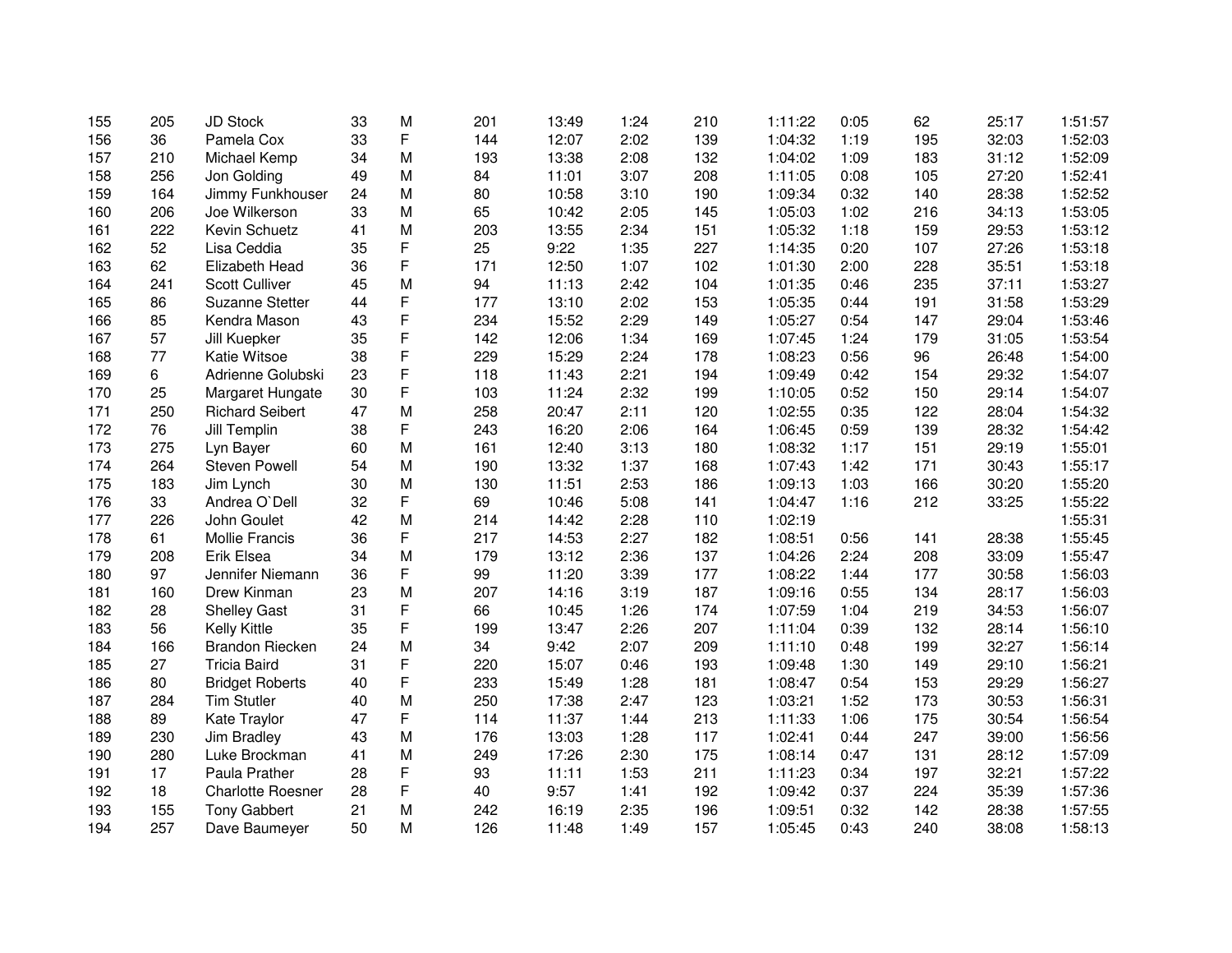| 195 | 248             | David Edmondson       | 47 | M | 247 | 16:42 | 4:08 | 188 | 1:09:20 | 0:25 | 114 | 27:43 | 1:58:18 |
|-----|-----------------|-----------------------|----|---|-----|-------|------|-----|---------|------|-----|-------|---------|
| 196 | 79              | Margie Kobow          | 40 | F | 180 | 13:12 | 1:38 | 163 | 1:06:34 | 2:05 | 222 | 35:09 | 1:58:38 |
| 197 | 20              | Nova Hollman          | 29 | F | 197 | 13:44 | 2:19 | 203 | 1:10:46 | 0:50 | 187 | 31:24 | 1:59:03 |
| 198 | 74              | Tara Lee              | 38 | F | 213 | 14:38 | 1:59 | 170 | 1:07:51 | 1:26 | 209 | 33:11 | 1:59:05 |
| 199 | 281             | David Rosendale       | 44 | M | 226 | 15:25 | 2:50 | 191 | 1:09:35 | 0:29 | 172 | 30:50 | 1:59:09 |
| 200 | 101             | Ed Coleman            | 35 | M | 128 | 11:50 | 2:24 | 155 | 1:05:37 | 1:22 | 241 | 38:22 | 1:59:35 |
| 201 | 32              | Holly Hobgood         | 32 | F | 120 | 11:44 | 2:24 | 183 | 1:08:53 | 3:20 | 213 | 33:26 | 1:59:47 |
| 202 | 81              | Amy Waggener          | 40 | F | 245 | 16:29 | 1:36 | 206 | 1:11:03 | 0:48 | 165 | 30:11 | 2:00:07 |
| 203 | 132             | Jeff Winchester       | 38 | M | 145 | 12:07 | 3:33 | 222 | 1:13:53 | 0:55 | 155 | 29:41 | 2:00:09 |
| 204 | 266             | Peter Emery           | 55 | M | 211 | 14:34 | 2:16 | 158 | 1:05:54 | 1:05 | 236 | 37:11 | 2:01:00 |
| 205 | 122             | Jason Blue            | 38 | M | 131 | 11:51 | 1:57 | 218 | 1:12:10 | 0:24 | 217 | 34:40 | 2:01:02 |
| 206 | 65              | <b>Stacy Thompson</b> | 36 | F | 140 | 12:05 | 2:17 | 198 | 1:09:57 | 2:05 | 218 | 34:48 | 2:01:12 |
| 207 | $7\overline{ }$ | <b>Traci Isaacs</b>   | 23 | F | 23  | 9:15  | 2:08 | 233 | 1:16:33 | 0:46 | 201 | 32:34 | 2:01:16 |
| 208 | 217             | <b>Stan Wilhite</b>   | 40 | M | 205 | 14:06 | 3:10 | 216 | 1:12:04 | 1:13 | 186 | 31:19 | 2:01:52 |
| 209 | $\mathbf{1}$    | Erin Austin           | 21 | F | 162 | 12:40 | 2:06 | 189 | 1:09:24 | 0:52 | 233 | 36:52 | 2:01:54 |
| 210 | 83              | Michelle Stetter      | 41 | F | 219 | 14:59 | 1:33 | 217 | 1:12:09 | 0:46 | 200 | 32:27 | 2:01:54 |
| 211 | 119             | Thomas Pfingston      | 36 | M | 204 | 14:02 | 4:03 | 167 | 1:07:33 | 2:41 | 214 | 33:35 | 2:01:54 |
| 212 | 240             | Randall Clayton       | 45 | M | 156 | 12:34 | 3:30 | 204 | 1:10:55 | 1:45 | 210 | 33:13 | 2:01:57 |
| 213 | 218             | Jerry Fitzwater       | 41 | М |     |       |      | 173 | 1:07:57 | 0:21 | 234 | 37:06 | 2:02:02 |
| 214 | 98              | Misti Fraser          | 37 | F | 135 | 11:57 |      |     |         | 1:19 | 158 | 29:48 | 2:02:39 |
| 215 | 204             | Stephen Orsburn       | 33 | M | 251 | 18:16 | 1:59 | 212 | 1:11:24 | 1:24 | 160 | 29:53 | 2:02:56 |
| 216 | 59              | Julie Abell           | 36 | F | 225 | 15:23 | 3:15 | 224 | 1:14:08 | 0:43 | 156 | 29:41 | 2:03:10 |
| 217 | 274             | Danny Trusty          | 59 | M | 185 | 13:20 | 7:04 | 201 | 1:10:24 | 0:31 | 189 | 31:54 | 2:03:13 |
| 218 | 51              | <b>Brenda Beck</b>    | 35 | F | 221 | 15:09 | 3:12 | 214 | 1:11:59 | 0:58 | 203 | 32:39 | 2:03:57 |
| 219 | 53              | Julle Gerhardt        | 35 | F | 215 | 14:50 | 2:51 | 235 | 1:17:28 | 0:50 | 124 | 28:05 | 2:04:04 |
| 220 | 182             | Erik Hughes           | 30 | M | 26  | 9:24  | 3:13 | 229 | 1:14:48 | 1:22 | 226 | 35:45 | 2:04:32 |
| 221 | 31              | <b>Emily Elsea</b>    | 32 | F | 196 | 13:43 | 1:49 | 232 | 1:16:24 | 2:42 | 162 | 29:57 | 2:04:35 |
| 222 | 137             | <b>Brian Sims</b>     | 39 | M | 209 | 14:28 | 4:36 | 202 | 1:10:27 | 3:12 | 194 | 32:02 | 2:04:45 |
| 223 | 22              | <b>Tara Dixon</b>     | 30 | F | 232 | 15:42 | 7:37 | 197 | 1:09:53 | 1:09 | 174 | 30:53 | 2:05:14 |
| 224 | 34              | Jenny Skelton         | 32 | F | 74  | 10:52 | 2:14 | 246 | 1:23:33 | 0:39 | 128 | 28:09 | 2:05:27 |
| 225 | 24              | Jennifer Hague        | 30 | F | 168 | 12:48 | 1:49 | 225 | 1:14:09 | 0:37 | 229 | 36:05 | 2:05:28 |
| 226 | 73              | Kathie Hedrick        | 38 | F | 236 | 15:54 | 3:03 | 215 | 1:12:03 | 0:45 | 215 | 33:48 | 2:05:33 |
| 227 | 15              | Amelia Haughn         | 28 | F | 200 | 13:48 | 1:48 | 236 | 1:17:40 | 0:02 | 198 | 32:25 | 2:05:43 |
| 228 | 221             | Fred Peaugh           | 41 | M | 248 | 16:54 | 7:14 | 219 | 1:12:14 | 1:34 | 125 | 28:05 | 2:06:01 |
| 229 | 21              | Jennifer Zerda        | 29 | F |     |       |      | 230 | 1:16:02 | 0:54 | 237 | 37:17 | 2:07:07 |
| 230 | 29              | <b>Heather Harris</b> | 31 | F | 47  | 10:05 | 1:23 | 223 | 1:14:02 | 1:11 | 249 | 40:51 | 2:07:32 |
| 231 | 64              | Deborah Record        | 36 | F | 223 | 15:12 | 5:12 | 226 | 1:14:14 | 0:29 | 205 | 32:52 | 2:07:59 |
| 232 | 35              | Kathryn Coomes        | 33 | F | 72  | 10:47 | 2:54 | 234 | 1:16:54 | 1:17 | 232 | 36:45 | 2:08:37 |
| 233 | 108             | <b>Steve Schenks</b>  | 35 | M | 164 | 12:41 | 2:37 | 221 | 1:13:26 | 1:20 | 244 | 38:46 | 2:08:50 |
| 234 | 66              | Georgina Wicks        | 36 | F | 117 | 11:40 | 2:39 | 237 | 1:18:09 | 0:15 | 230 | 36:17 | 2:09:00 |